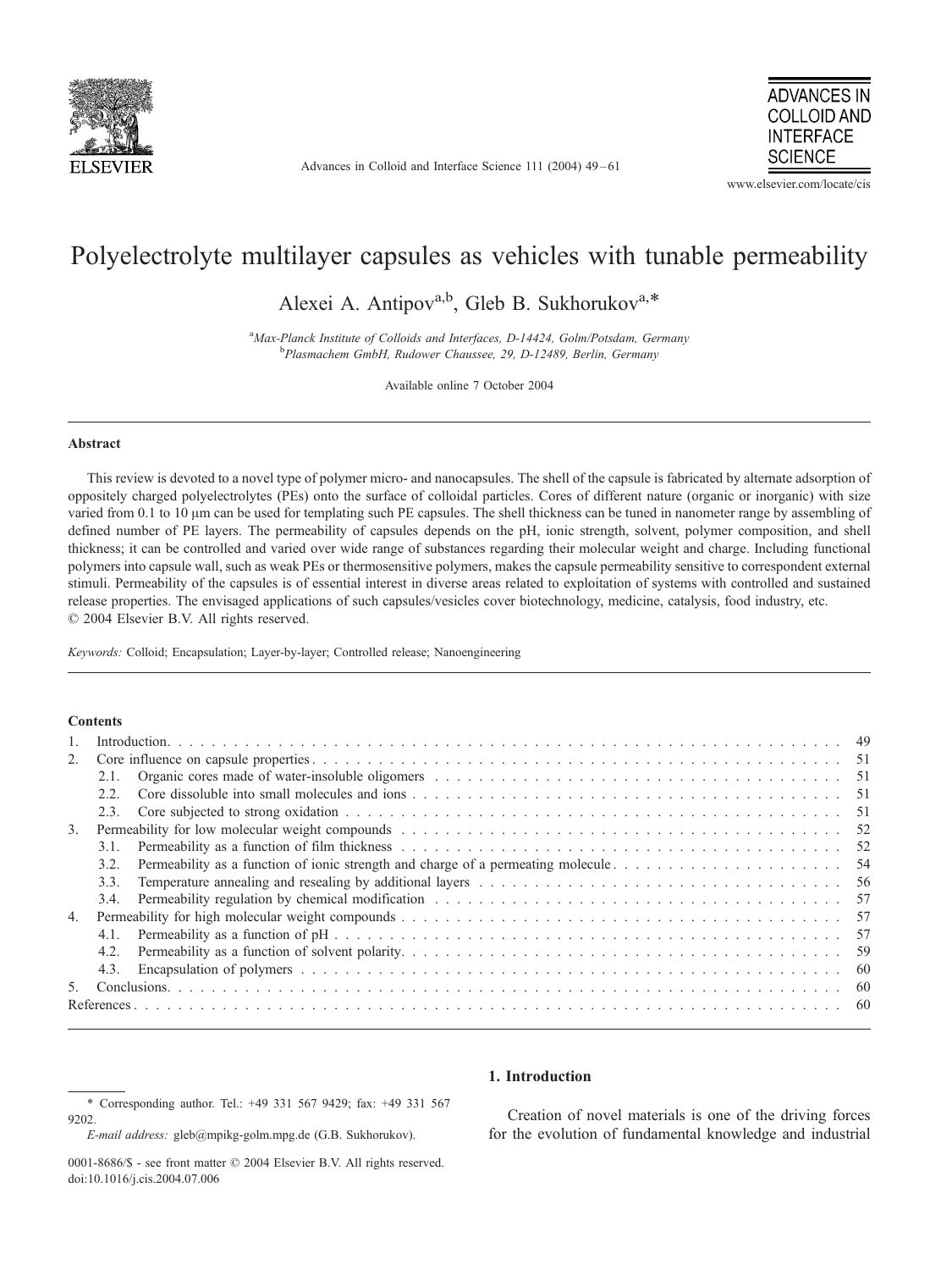<span id="page-1-0"></span>capabilities. The whole range of composites are widely used nowadays: from macro-composites, employed for example in construction, to micro- and nano-engineered materials used in electronics, optical, textile, paper, pharmaceutical, etc., industries. Knowledge about colloids and their properties plays probably the main role in the development of nano-composites. Improvement of these materials lays either in variation of their chemical composition or in modification of their surface properties. The latter option provides higher flexibility and accurate tuning of the material properties. Various methods can be utilized to modify the colloidal surface: from nonspecific sorption and chemisorption to chemical grafting.

One of the major contributions to the field of surface modification dates back to the 1990s when Decher et al., developed the electrostatic self-assembly (ESA), first proposed by Iler in 1966 [\[1\].](#page-11-0) They used anionic and cationic bipolar amphiphiles, adsorption of which led to charge reversal [\[2\].](#page-11-0) The multilayers could be built just by alternative dipping of a substrate into solutions of the corresponding bolaamphiphiles of opposite charge. In the same year they extended the method to polyelectrolytes (PEs) [\[3,4\].](#page-11-0) The only crucial factor for successful deposition is the surface charge reversal upon deposition of layers, which can be achieved by choice of proper deposition conditions. Since then various polyelectrolyte species could be adsorbed onto the surface of solid or liquid materials by means of electrostatic adsorption, forming layered structures with unique properties. It has been established that films can contain more than 1000 polyelectrolyte multilayers (PEMs). The thickness of the adsorbed layers can be tuned precisely in the range of few Angstrøms. The universal character of the method does not impose any restriction on the type of polyelectrolyte. To date, this method has been used for more than 50 different charged macromolecules including synthetic polyelectrolytes, conductive polymers and biopolymers (proteins and nucleic acids). The multilayers can be also given diverse shapes as soon as various materials beside polyelectrolytes, such as organic, inorganic particles and crystals, biomolecules, lipids and viruses allow complicated laminated structures to be formed. The use of polymers as the coating component is often advantageous in comparison with employment of their low-molecular weight analogues. Mechanical strength, elasticity, electrical, optical and other properties make them unique "building" blocks for creation of composite materials. The incorporation of proteins and nucleic acids in multilayer films may lead to the application as biosensors and in biotechnology [\[5–8\].](#page-11-0) The latter may even provide the base for development of ultrathin multistep chemical catalysts or photosynthesis systems mimicking plants. Applications can be also found in fabrication of optical devices [\[9,10\]](#page-11-0) and gas separation membranes [\[11\].](#page-11-0) The efficient use of the multilayer coating is interlinked with investigation of their properties. Although the methods of studying multilayer properties are straightforward, they are very often not applicable or are time consuming because of the low amount of material studied, and the possible influence of the surface used as a support for layer growth. To eliminate the first factor, one should increase drastically the total surface of the multilayers, which can be done by using colloidal particles as templates [\[12\]](#page-11-0). Dissolution of the colloidal core could avoid the second objection. The derived hollow capsules [\[13,14\]](#page-11-0) allow the study of polyelectrolyte multilayers at the liquid– liquid interface, which seems to be very difficult while working on the solid support.

Besides the auxiliary hollow polyelectrolyte multilayer shells and empty capsules represent a substantial system carrying much potential. The investigation of this continuously growing topic was started in the late 1990s [\[13–17\].](#page-11-0) Different materials have been used as a templating support: from latexes and inorganic crystals to protein aggregates, cells and even oil droplets. Two ways of alternate adsorption have been suggested: (1) sequential addition of matching amounts of polyelectrolytes into solution; (2) intermediate removal by centrifugation or filtration of polyelectrolyte excess before addition of each next layer (Fig. 2.1). As well as for flat surfaces, different substances can be used for capsule fabrication, including polymers, small molecules and ions, and particles. The core material can be removed



Fig. 2.1. Scheme of multilayer formation on flat substrates (top) and colloidal particles (bottom). Polyelectrolyte added into a system adsorbs onto the template leading to the charge reversion. After removal of PE excess (by washing of flat substrate or filtration or centrifugation of colloidal cores), oppositely charged PE is added. The circle is repeated to obtain a multilayer film or shell.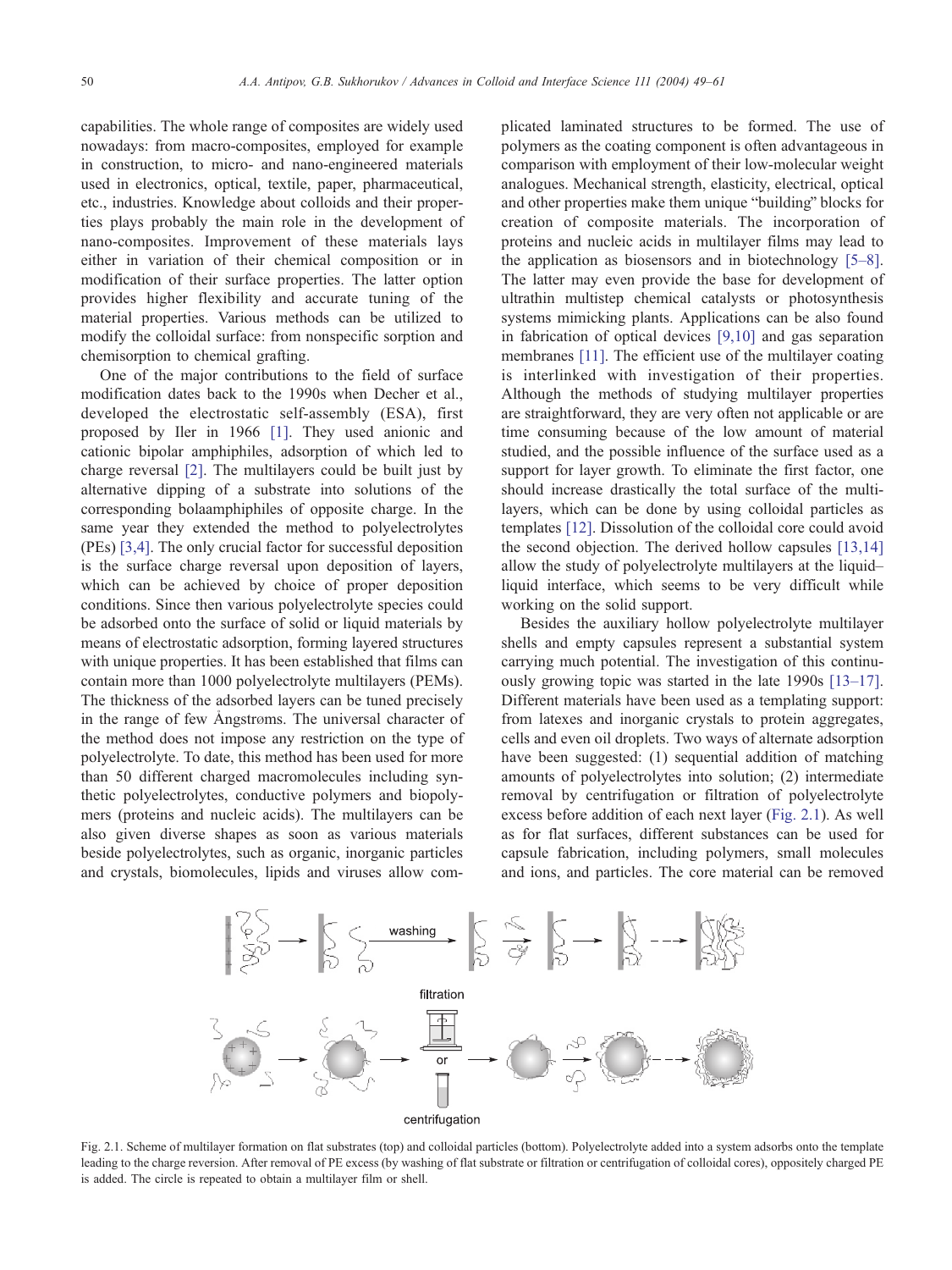afterwards by dissolution [\[14\]](#page-11-0) or calcination [\[18\]](#page-12-0) to leave a hollow capsule. These capsules may have potential as drug delivery systems [\[19\]](#page-12-0) capable of sustained release [\[20\]](#page-12-0), microreactors [\[21–23\]](#page-12-0), catalytic systems [\[21,22\],](#page-12-0) etc.

Capsule-based materials are expected to have several advantages: (1) Very active and, probably, permselective materials can be obtained due to the specific morphology and high surface areas. (2) Formation of composite coverage of few different active substances would lead to several-in-one catalytic systems, capable of promoting a number of reactions simultaneously. The presence of a polymer matrix could lead to selectivity in catalysis due to the steric, enantiomeric, or electrostatic influence. (3) The polymeric matrix could serve as a protective envelope, shielding the active molecule from probable environmental hazards. (4) The solubility of these materials in different solvents can be easily tuned by changing the outer most layer: a hydrophobic layer would enhance oil solubility, a hydrophilic one would enhance the water solubility. Simultaneously it is easy to regulate the affinity of the capsule to a surface by attachment of specific chemical groups.

One of the most important peculiarities of these multilayers is the selective permeability for different species. The film permeability depends on layer thickness, porosity, structure of multilayers as well as on chemistry, charge and size of a permeable compound. The first investigations in this direction [\[24\]](#page-12-0) showed that these films exclude macromolecules with large molecular size whilst they are readily permeable for small polar molecules.

The main target of this chapter is to show the current achievements in the field of regulation the permeability of polyelectrolyte multilayer capsules.

## 2. Core influence on capsule properties

The procedure of capsule formation is a multistep process. Though the further properties of capsules depend strongly on the choice of polyelectrolytes employed, adsorption conditions, such as ionic strength, temperature, solvent composition, number of layers, etc., an extremely important step, determining success of the experiment is the proper choice of the cores type. In this chapter we describe the main classes of the templates used for capsules fabrication.

In order to fabricate intact capsules consisting only of the material used during the coating, the process of core dissolution should result in 100% elimination of the core without affecting the PE multilayers. In fact, the molecular weight of core components is typically hundred times more than that of the polymers forming the shell, and the task of complete core removal seems to be complicated from chemical point of view. At present, a variety of cores have been exploited to template hollow capsules. Generally, they can be classified into three groups differed by dissolution

products and chemistry occurring with PE components of the shell.

# 2.1. Organic cores made of water-insoluble oligomers

We attribute to this class the widely studied melamine formaldehyde (MF)-cores dissolvable at low pH and in some organic solvents, polystyrene (PS) cores soluble in tetrahydrofuran (THF) and bio-friendly polylactic acid/ polylactic-co-glycolic acid (PLA/PLGA) soluble in acetone/N-methyl-2-pyrrolidinone mixture. In spite of a good monodispersity (with exception of PLA/PLGA) and technologically well-established process of synthesis, their drawback is sticking of the core material to the capsule wall. Naturally, the oligomers formed upon dissolution can easily get entangled with PE multilayer, making difficult their removal even after several washing cycles. In the paper of Gao et al. [\[25\]](#page-12-0) the rest of MF-in hollow polyelectrolyte capsules was shown to reach 30% of the capsule weight. The osmotic stress occurring upon dissolution of MF-cores may cause rupture of PE multilayer shell. In some cases the capsule stays intact during the dissolution process only if it is assembled of not more than 8–10 polyelectrolyte layers [\[25,26\]](#page-12-0). The mentioned processes bring uncertainty in further study of permeability properties of the capsules fabricated on the polymeric templates.

#### 2.2. Core dissoluble into small molecules and ions

These can be either ionic or molecular crystals soluble in acidic or basic conditions or in an organic solvent. At present, different carbonate particles  $(CaCO<sub>3</sub>, CdCO<sub>3</sub>)$  and  $MnCO<sub>3</sub>$  [\[27,28\]](#page-12-0) and SiO<sub>2</sub> particles [\[29\]](#page-12-0) have been used for PE multilayer templating. Main advantage of exploitation of such inorganic particles is absence of the osmotic stress upon dissolution and complete elimination of the core. As shown in Ref [\[27\],](#page-12-0) the possible rest of Mn-ions in the capsules does not exceed the ratio of 1:1000 to  $SO_3^-$  groups of polystyrenesulfonate PSS. As a consequence, these capsules can comprise high number of layers and have a permeability coefficient significantly lower than that of the latex-templated capsules, which is a proof of an intact capsule wall.

#### 2.3. Core subjected to strong oxidation

A biological cell is a typical example of this kind of cores. Assembly of polyelectrolyte multilayers can be performed using fixed erythrocyte cells as templates [\[30–](#page-12-0) 32]. The removal of the cell cores can be achieved by an oxidation with sodium hypochlorite solution. In result hollow capsules are produced. However, the treatment with NaOCl solution changes the chemical composition of the capsules drastically [\[31\]](#page-12-0). Oxidation of polyelectrolytes and appearance of covalent bonds lead to cross-linking of the polymer chains.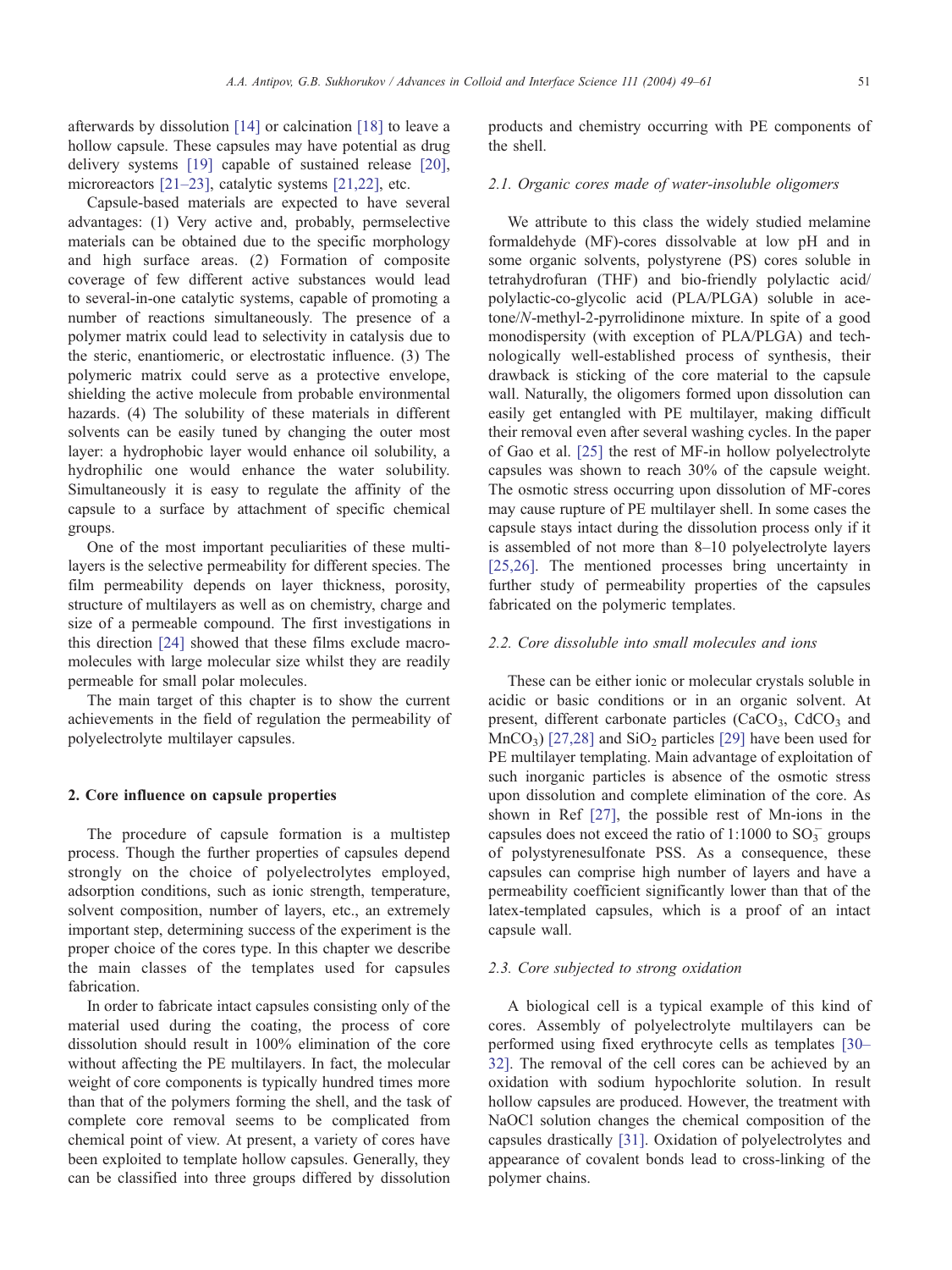Actually, biological cells represent a monodisperse and naturally very cheap source of templates for capsules production. But their use for scientific purpose, such as permeability study, is limited by possible PE employed and undefined chemical modification of PE shells.

We also could address the attention of readers to templating exclusively inorganic hollow spheres by calcinations of organic components [\[18\]](#page-12-0) and synthesized organic/ inorganic shells at ambient conditions [\[33\]](#page-12-0). But these branches of the capsule research are far from purely polymeric vesicles considered here being off-topic of this review.

As one can see from mentioned above about core influence, employment of different core material results in different permeability properties. Ibarz et al. [\[34\]](#page-12-0) proposed the approach to "heal" the capsules surface by postpreparation assembly of several additional polyelectrolyte layers. Permeation of small molecules such as dyes through the walls of the capsules templated on latex cores is limited by free diffusion through defects and is almost equal to the diffusion through water. Assembling of sequential layers on pre-formed hollow capsules can decrease permeability coefficient by several orders of magnitude due to the closing of the pores occurred during the dissolution process. The diffusion coefficient of such capsules is close to that of the capsules templated on molecular crystals [\[35,36\]](#page-12-0) or on carbonate or silica particles ([Fig. 2.1](#page-1-0)).

## 3. Permeability for low molecular weight compounds

A major challenge in the development of the carrier systems of submicron dimensions lays in the field of advanced drug formulations. It comprises the elaboration of delivering systems capable to provide sustained release of bioactive materials [\[37\].](#page-12-0) Mainly, these bioactive compounds are small molecules with different solubility and diffusion coefficients. If we consider only physical entrapment without any covalent binding in order to develop delivery system one has to encapsulate the active molecules within the shell proving certain release characteristics. One

possible way to form an essential barrier for small polar molecules would be the use of lipids as a layer constituents as has been proposed in Refs. [\[38,39\]](#page-12-0). The formation of thicker capsule walls might be another straightforward way to decrease permeation [\[40\]](#page-12-0). Thus, increasing the layer number is expected to decrease molecules penetration. The potential use of polyelectrolyte capsules for drug release, however, requires more quantitative data on the permeation of small molecules through polyelectrolyte walls. In this chapter, different aspects of the permeability of low molecular weight substances through the polyelectrolyte multilayers are discussed.

# 3.1. Permeability as a function of film thickness

To verify the influence of the number of layers on the permeation rate of low molecular weight ions, fluorescein was used as a model [\[20\].](#page-12-0) One advantage of using fluorescein consists of its self-quenching at high concentrations and in solid state enabling distinction between dilute and concentrated state. It should be also mentioned that the fluorescein structure and properties are quite similar to that of many drugs. Fluorescein microparticles were covered with a different number of polystyrenesulfonate/polyallylamine hydrochloride (PSS/PAH) layers at low pH where fluorescein is insoluble. Afterwards core dissolution was initiated by a pH change and monitored by the increasing fluorescence in the bulk. Fig. 3.1.1 provides the scheme of fluorescein particle encapsulation and release. After LbL adsorption (Fig. 3.1.1A–C) core dissolution is initiated by changing the pH from pH 2.0 to pH 8.0 (Fig. 3.1.1D–E) and completed after a certain period of time (Fig. 3.1.1F). Fluorescein particles rapidly dissolve at pH 8.0. The idea was thus to slow down the rate of core dissolution by covering the particles with polyelectrolyte multilayers. Shell walls consisting of a different number of layers were fabricated and examined in regard to their fluorescein permeability behavior.

In [Fig. 3.1.2](#page-4-0) typical time-dependent fluorescence curves, which were obtained by switching the pH to 8.0 are shown.



Fig. 3.1.1. Scheme of the polyelectrolyte multilayer deposition process and of the subsequent core dissolution. The initial steps (a–d) involve stepwise shell formation on a fluorescein core. After the desired number of polyelectrolyte layers is deposited the coated particles are exposed to pH8 (e) and core dissolution with fluorescein penetration into the bulk is initiated resulting finally in fully dissolved cores and remaining empty capsules (f).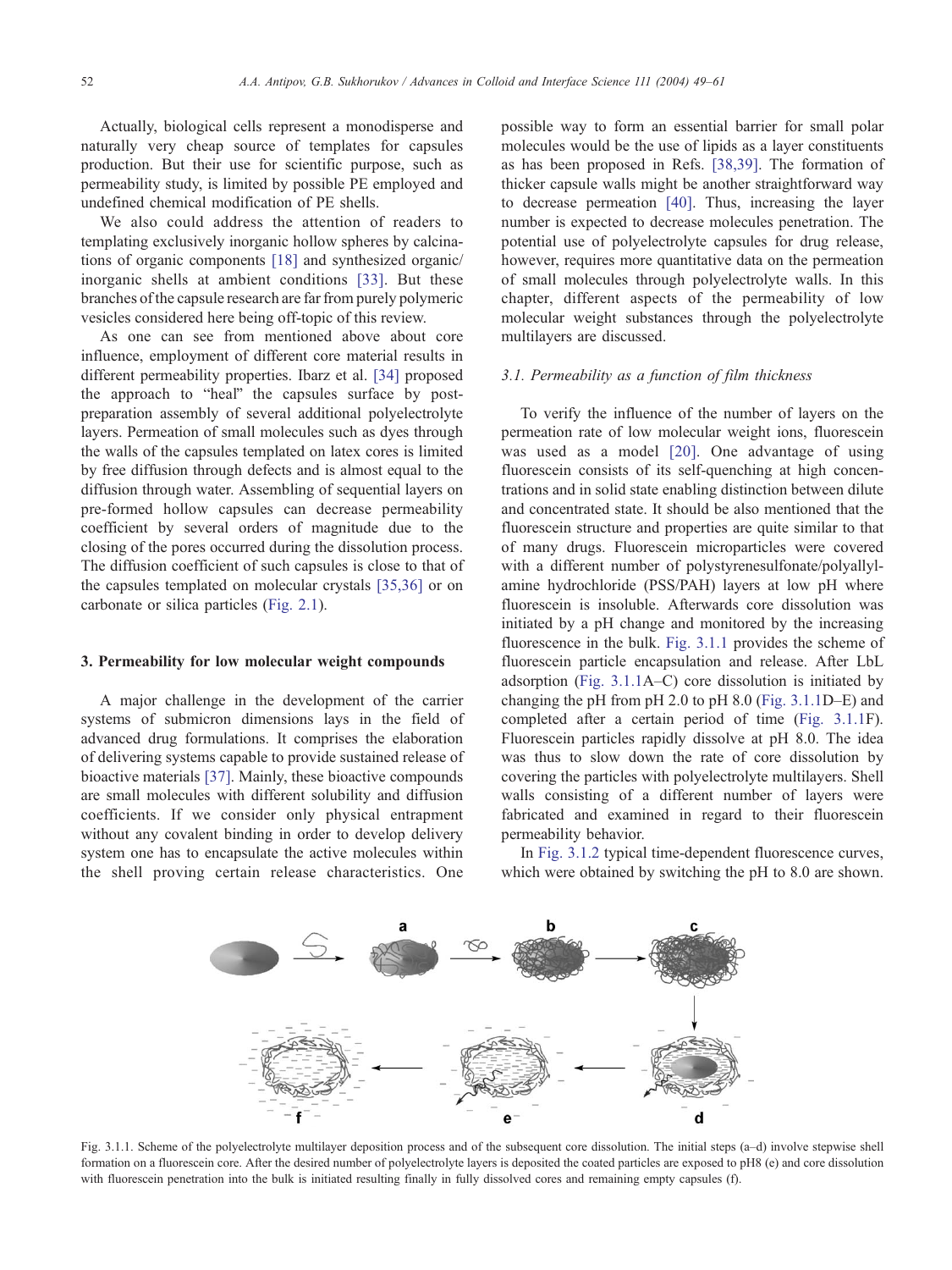<span id="page-4-0"></span>

Fig. 3.1.2. Fluorescence increase upon time, obtained by dissolving fluorescein particles covered with shells of different thickness (9, 13, 15, and 18 PE layers), compared with bare (0 PE layers) fluorescein particles. Insert shows three stages of core material release.

Fluorescein particles covered by shell of different thickness (9, 13, 15, and 18 layers) are compared with the control showing the fluorescence increase upon dissolution of the bare fluorescein particles.

It can be seen (Fig. 3.1.2 insert) after a comparatively short induction period (1) (which varies and sometimes is negligible) the rate of dissolution becomes constant (2), meaning the constant concentration gradient before finally the fluorescence in the bulk levels off (3). Without going deep into discussions about different stages of core dissolution and mathematical interpretation of the dissolution curves described elsewhere [\[20,41\]](#page-12-0), let us rather return to the behavior of the permeability coefficient as a function of the multilayers structure.

For 8–18 layers the permeability value varied from  $7 \times 10^{-9}$  to  $2 \times 10^{-9}$  m/s. Assuming a thickness of 3 nm for each individual polyelectrolyte layer, the permeability can be converted into a diffusion coefficient  $(D)$  by means of multiplying the permeability with the shell wall thickness. The calculated diffusion coefficients ranged from  $1.7 \times 10^{-16}$  to  $1 \times 10^{-16}$  m<sup>2</sup>/s.

If the permeability of the polyelectrolyte multilayer is provided by diffusion through the entangled polymer network, it should scale with the inverse of the layer thickness. The behavior of the permeability as a function of the number of layers is shown in Fig. 3.1.3. As can be seen the permeability decreases with increasing layer number much faster than expected from a straightforward thickness increase. Only from approximately eight layers onwards the permeability multiplied by the shell thickness becomes constant indicating that the permeability is now controlled by the thickness increase, where, the diffusion-limiting region is the polyelectrolyte layer. This finding is consistent with the earlier observations [\[42\]](#page-12-0) where it was shown that the conformation of the first eight layers differs from that of further assembled layers. These deeper layers are denser resulting in a fivefold reduction of the estimated diffusion coefficient as can be inferred in Fig. 3.1.3. Loose structure of the interfacial layers lead to the slow increase of the dissolution time, and only presence of the internal dense layers can strongly increase this time.

Let us discuss in more detail the permeation mechanism. One may distinguish between diffusion through water filled pores and a "bulk" diffusion mechanism through the homogeneous phase of the polyelectrolyte multilayer shell. For thinner walls the drastic dependence on shell thickness may be explained either by existence of pores that are successively closed by further layer deposition or by a thickness dependent diffusion coefficient. Diffusion dependent on layer depth was indeed observed when the diffusion of polar labels in planar polyelectrolyte films was studied. Diffusion coefficients ranging between  $10^{-18}$  and  $10^{-20}$  m<sup>2</sup>/ s were obtained [\[42\].](#page-12-0) In order to compare our results with those of the previous study we should remark the following differences.

- In Ref. [\[42\]](#page-12-0), the films were prepared by drying after each adsorption step which is not possible during particle coating and which is known to result in a denser film.
- The measurement in Ref. [\[42\]](#page-12-0) consisted in depositing a dye probe in a defined depth into the film and observing time dependent fluorescence changes due to quencher diffusion. For sufficiently small pore concentration, which is surely the case here, this technique is only



Fig. 3.1.3. Fluorescein permeability coefficient (left) and time of core dissolution (right) as a function of layer number.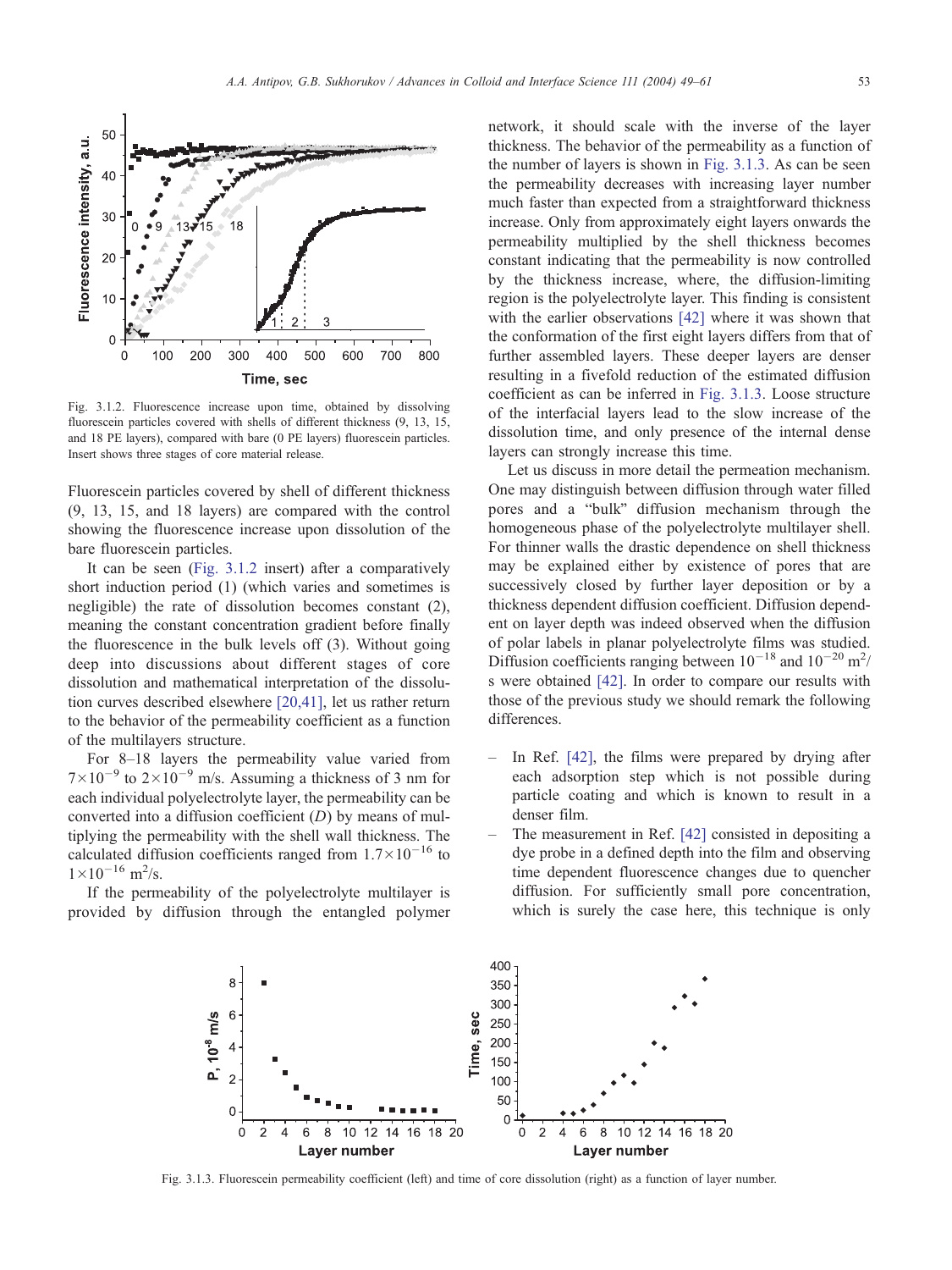<span id="page-5-0"></span>sensitive to "bulk" diffusion and will not reflect the permeation through pores.

Thus one may expect that the diffusion coefficients derived from permeability data are larger than values measured in Ref. [\[42\]](#page-12-0), and from this work we also know that they may vary by at least an order of magnitude with salt conditions.

Comparing the diffusion coefficient D obtained in this study with that in bulk water  $({\sim}10^{-10} \text{ m}^2/\text{s})$ , which is an upper limit for the diffusion in the pore volume we may estimate the pore area in the shell wall. From this comparison, it can be concluded that the pore area constitutes not more than  $10^{-6}$  of the total surface.

Next, we address a possible mechanism of pore formation. It is quite conceivable that the hydrostatic pressure difference arising as a result of the water flux driven by the difference in osmotic pressure appearing upon fluorescein core dissolution creates a tension in the wall, which may widen existing or create new pores. As seen in [Fig. 3.1.2,](#page-4-0) especially for a larger numbers of layers, in the beginning of dissolution the release is sustained. The pores are formed as a result of a rearrangement of polyelectrolyte molecules, which facilitate the permeation.

# 3.2. Permeability as a function of ionic strength and charge of a permeating molecule

Another parameter that can influence the multilayers structure is the ionic strength. It has been shown that the multilayer structure is affected if the salt concentration is changed once the film is built up [[43–46\].](#page-12-0) These structural rearrangements happen in both cases of increase or decrease of the ionic strength. A variety of multilayer properties may change on salt concentration shift—the layers thickness, surface morphology and permeability. The main reason for this is rearrangements in the PE complex. The similar experiment with dissolution of coated fluorescent particle at different ionic strengths has been employed to investigate the ionic strength influence. Fluorescein particles were coated with 19 PSS/PAH layers having a thickness of 29 nm. The shell thickness was kept constant in order to investigate the properties of the "bulk" layers; besides that, the permeability had to be limited by permeation through



Fig. 3.2.2. Permeability of PEM capsules as a function of ionic strength at pH 7.0 (circles) and pH 8.0 (triangles). Lines represent the fitting of the data by Eq. (3) (see later).

these inner layers, in other words, influence of the outer layers (first and last four layers, which are more loose) had to be negligible. Core dissolution was conducted in pH 7 and 8 buffers with varying ionic strength. A typical set of curves obtained at different ionic strengths varying from 10 to 500 mM is depicted in Fig. 3.2.1.

As seen from the graph in Fig. 3.2.2, the permeability coefficient has a strong nonlinear dependence on the salt concentration. From a law, which describes the influence of the ionic strength on the permeability, one may conclude on the mechanism governing the permeation of the molecules through PEMs.

In the work of Farhat et al. [\[47\]](#page-12-0) it was discussed that the diffusion of charged ions through the PEM occurs via hopping from site to site. So far, each dissociable PE group is a potential "vehicle" and acts only being in the dissociated state. Hence, the salt concentration is expected to increase the content of free sites in the PE complex. It was suggested that the permeability of PEM for ions of different charges depends dramatically on their charges [\[47,48\].](#page-12-0) This dependence obeys a power law  $P \sim k \cdot [\text{salt}]^n$ , where *n* is the ion charge [\[47\],](#page-12-0) since the hopping theory describes the ion penetration. Although this approximation explains the growth of the flux at higher salt concentration, it, however,



Fig. 3.2.1. Release curves at pH 8.0 (left) and pH 7.0 (right) at 10, 25, 50, 100, 250, and 500 mM NaCl (from bottom) at a starting phase of the dissolution.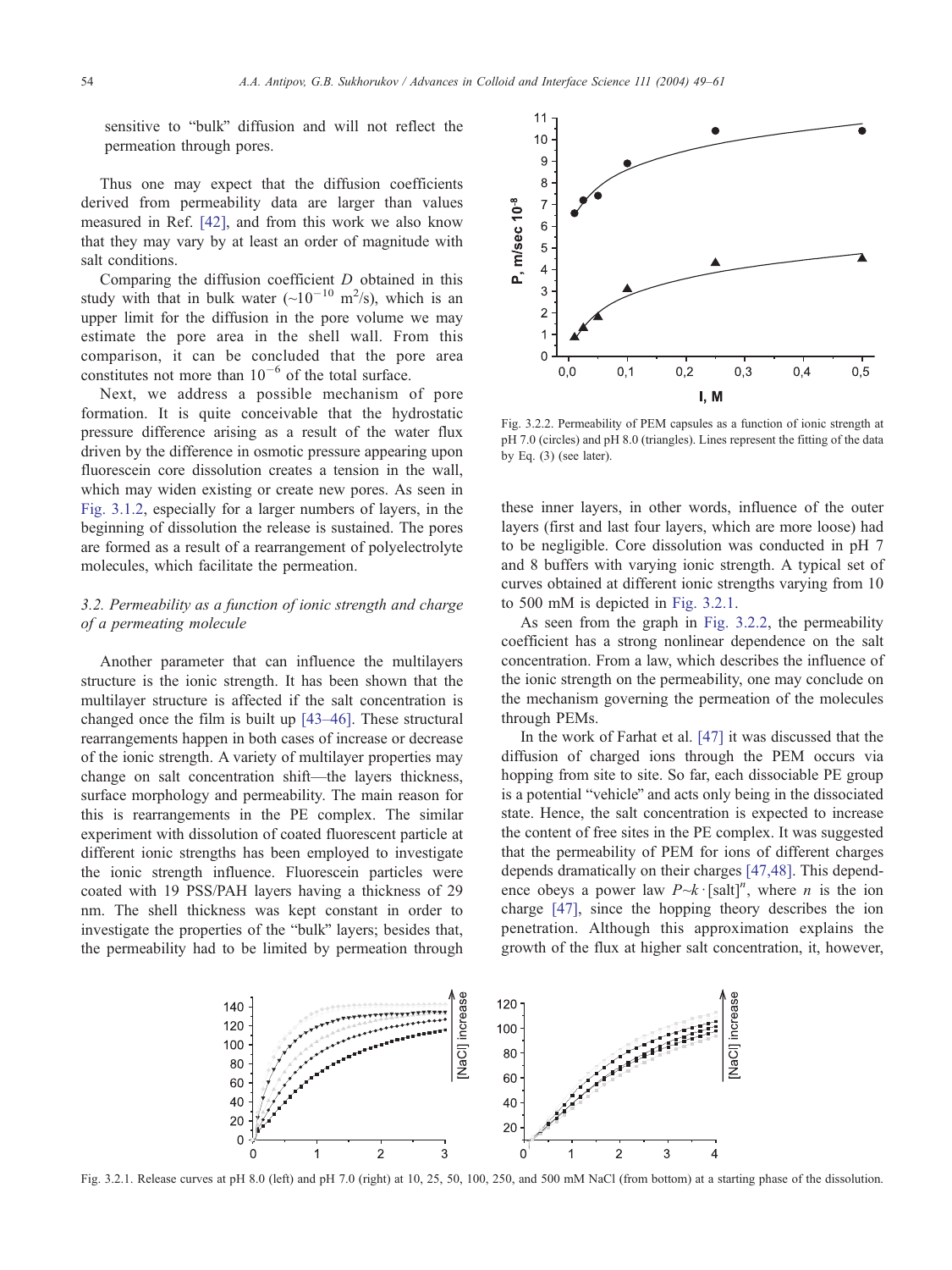cannot explain the obvious non-square dependency in our case. This mismatching is possible due to the fact that the pH of the system described in Ref. [\[47\]](#page-12-0) was not altered, while in the given example the pH was shifted by 5 and 6 units. This pH shift changes the ratio between positive and negative charges within the multilayers and may loosen their structure. The theory mentioned implies the assumption that the mobility of ions cannot depend on the amount of additional water, which appears as a result of PEM swelling because the layers contain a high-enough amount of water in their unswollen state. Although the change of the PSS/PAH multilayer thickness was not registered [\[49\]](#page-12-0), which can be coupled to the amount of "sucked" water upon immersion of PEM into salt solution, the morphology of PEMs changes drastically—in the work of Dubas et al. [\[49\]](#page-12-0) an unexpected smoothing of the multilayer surface upon salt treatment was found. To describe the strength of electrostatic interactions, we can use the Debye length, which for 1:1 electrolytes (like We can use the Debye length, which for 1.1 electrolytes (like NaCl) is  $1/k = 0.304/\sqrt{C_{\text{NaCl}}}$  nm. This means that  $1/k$ changes from 3.04 to 0.43 nm going from 10 to 500 mM NaCl solution. The ionic strength influences not only the range of the electrostatic forces, but also their amplitudes [\[50\]](#page-12-0). The interactions between two polyelectrolytes depend dramatically on the salt concentration and in many cases the increase of the ionic strength leads to the total destruction of the interpolyelectrolyte complex (PEC). Addition of salt to PEMs decreases the attractive forces between the oppositely charged polyelectrolytes on one hand, and the repulsive forces between the polyelectrolytes of the same charge. While the first phenomena leads to the swelling of the multilayers [\[49,51\]](#page-12-0), the second may cause their shrinkage [\[52\].](#page-12-0) This explains a seeming contradiction between experimentally observed behaviors of PEMs prepared at different conditions.

The release of fluorescein, with two negative charges at our experimental conditions should be a function of  $C_{\text{NaCl}}^2$ according to the mentioned theory [47], but, as we will see that is not a case here. Hence, there should be another mechanism governing the dependence of the release on the salt concentration. It is highly probable that the release takes place through water-filled cavities [in th](#page-12-0)e PEC. The fraction of water in the complex should be related to the intermolecular force between neighboring polyelectrolytes. The free energy of PE interaction  $F$  in the case of relatively high ionic strength can be described as dependence on the Debye length  $1/k$  and the fraction of PE charged groups  $F$ , which is the part of the variable  $P_1$  [\[53\].](#page-12-0) The constant  $P_2$ depends on the nature of a polyelectrolyte and other charge independent parameters:

$$
F \sim -P_1 \frac{1}{k} + P_2 \tag{1}
$$

We must point out that this equation can be used within the approximation of the intermixed layer structure not to consider the repulsion forces between segments of the same charge, which was proved by neutron reflectivity [\[54\]](#page-12-0). The equilibrium constant for the bond dissociation between PSS and PAH segments obeys the Vant Hoff exponential law  $K \sim \exp(-F/kT)$ . The fraction of water filled cavities inside the multilayer,  $h$ , must proportionally increase with a decrease of the amount of PSS/PAH bonds:

$$
h \sim K \sim \exp\left(-\frac{F}{kT}\right) \sim \text{const} \exp\left(\frac{1}{\sqrt{C_{\text{NaCl}}}} \text{const}'\right) \tag{2}
$$

So far, if this equation is valid, it should describe the release rate dependence on the ionic strength. The permeability coefficient  $P$  and the time of release should obey the following law:

$$
\frac{1}{A^*} \sim P = \left( p_1 \exp\left(\frac{1}{\sqrt{C_{\text{NaCl}}} p_2}\right) \right)^{-1} + p_3 \tag{3}
$$

Parameter  $p_3$  depends on the non-interpolyelectrolyte interactions, such as interactions between a permeating molecule and multilayers. This relationship can be compared with the Arrhenius equation—the pre-exponential parameter  $p_1$  is a frequency factor,  $p_2$  can be compared with activation energy of pore formation and ionic strength with temperature.

Eq. (3) fits well the experimental data of the permeability coefficients vs. salt concentration ([Fig. 3.2.2\)](#page-5-0). The fitting equations for pH 7.0 and pH 8.0 were  $P =$ 1.4  $\times$  10<sup>7</sup>exp(0.34/ $\sqrt{C_{\text{NaCl}}}$ )<sup>-1</sup> + 6.3  $\times$  10<sup>-8</sup> and *P* =  $(1.5 \times 10^{7} \text{exp}(0.32/\sqrt{C_{\text{NaCl}}}))^{-1} + 5 \times 10^{-9}$  respectively. This suggests that the permeation through the PEMs is a function of the free energy of the interpolyelectrolyte interaction and can be changed by parameters responsible for the polyelectrolyte complex (PEC) formation.

Acidity is another parameter, which influences the binding in PECs if at least one of the polyelectrolytes is a weak polyacid or polybase. As soon as the number of intrinsic binding sites can vary with changing the pH due to the protonation/deprotonation of the weak component, several processes may take place: (1) osmotic pressure increase because of incoming ions compensating an excessive charge, (2) breakage of the internal electrostatic bonds, (3) decrease of the free energy of polyelectrolyte interaction, because the coefficient  $P_1$  in Eq. (1) is proportional to the charge densities of PE chains; (4) besides that, the appearance of the charge on the immobile surface can suppress its penetrability for the ions of the same charge. We showed above that the first two mechanisms influence the polymer permeability. The permeation of the small fluorescein molecule depends also on the pH value of the solution. The permeability values range from  $1.0 \times 10^{-7}$  to  $6.6\times10^{-8}$  m/s for pH 7.0 and from  $4.5\times10^{-8}$  to  $8.7\times10^{-9}$ at pH 8.0, while the salt concentration is varied from 500 to 10 mM. Deceleration of the fluorescein anion permeation by negatively charged walls leads to a 1.5- to 5-fold decrease of the permeability, depending on the ionic strength, with an increase of the alkalinity by one pH unit. As soon as the charge compensation between polyelectrolytes is maximal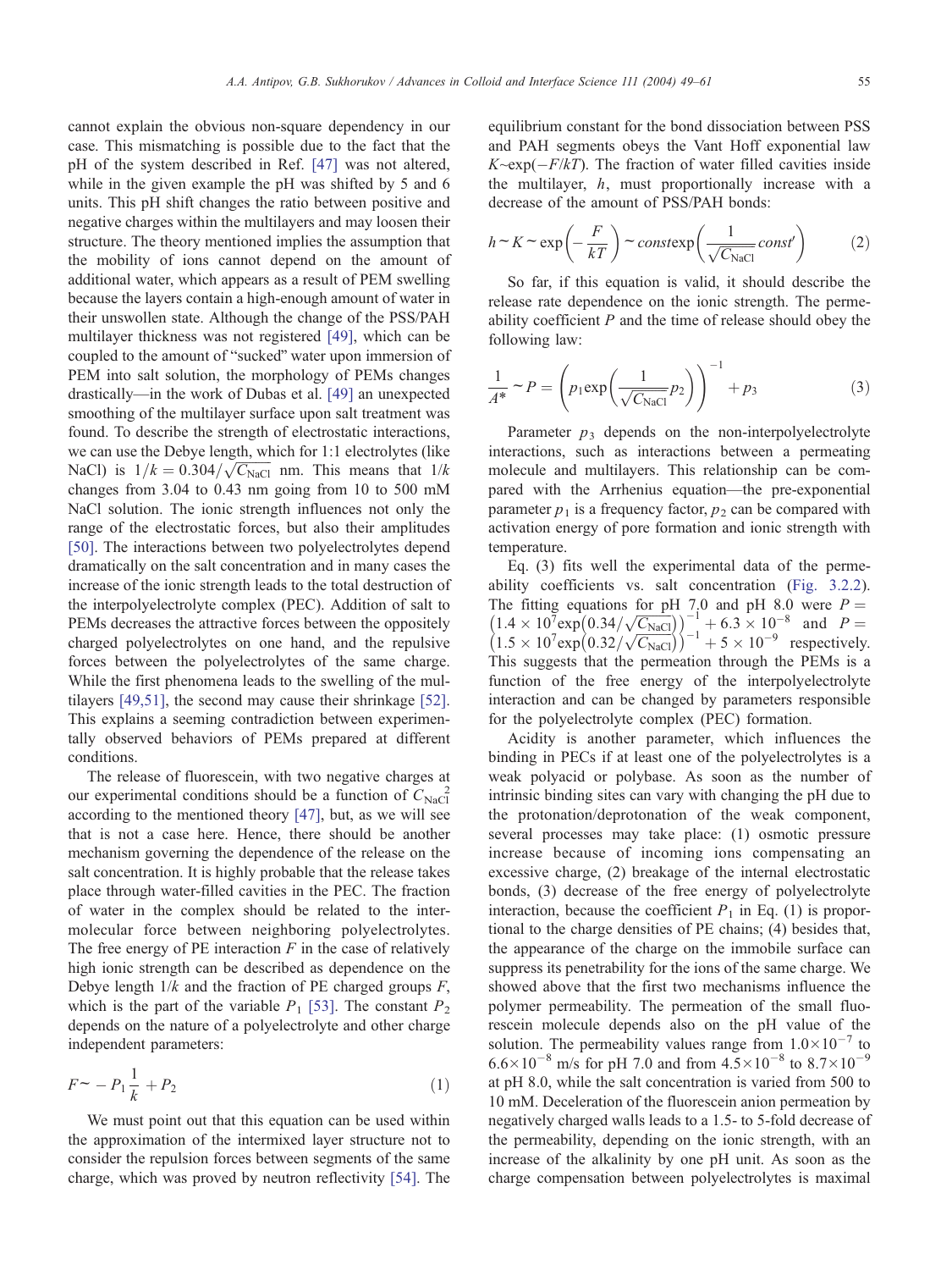at the conditions of assembly, at pH 2.0, any shift from this pH to alkaline region would lead to a charge increase due to deprotonation of the PAH, and the higher the deviation, the larger the charge induced. The negative charge of the capsule wall is higher at pH 8.0 than at pH 7.0, which increases the repulsion between the multilayers and fluorescein molecules, resulting in a permeability decrease. This phenomenon was not registered in previous works [\[55\].](#page-12-0) One of the explanations for this may lay in the mechanism of ion permeation. If permeation occurs via water-filled compartments inside the polyelectrolyte layers and if the ion is small enough not to feel the charge of the compartment walls, the pH influence can be negligibly small; a typical example is the permeation of metal ions. Oppositely, the interactions between ions and polyelectrolytes cannot be omitted if the ion size is comparable to the size of the cavities responsible for the permeation. In our case, two opposite processes are proceeding simultaneously. On one hand, the pH increase induces the in-layer repulsion between negatively charged PSS segments and increases the osmotic pressure, and on the other hand, the total negative charge should repel the fluorescein anions. These two phenomena work in opposite direction. The former increases the permeation, while the latter decreases it. In the case of fluorescein, which has a doubly negative charge, its repulsion from the multilayers determines the release rate. It is highly possible that for monovalent anions of the same size as fluorescein molecules, the first process would dominate, resulting in an increase in permeability with increasing pH. For triply charged anions, repulsion by the capsule wall may lead to a strong decrease of the permeability coefficients.

The permeability of variably charged ions through the multilayers was intensively studied on planar multilayers by the groups of Bruening and Schlenoff [\[47,48,56–59\].](#page-12-0) If the ions were baring the same charge as the multilayer membrane, the permeability was reducing with the increase of the ion charge. It was proposed to employ this finding in creation of ion separating membranes. Ion-permeability study for capsule-forming multilayers is difficult due to methodological reasons. At present the only attempt to measure ion permeability on capsules was proposed in Ref. [\[60\]](#page-12-0). Dissolution of multilayer coated magnesium oxalate microcrystals was studied by conductivity measurements. For doubly charged ion the diffusion coefficient was estimated to be around  $10^{-9}$  cm<sup>2</sup>/s, which four orders of magnitude lower than the coefficient of  $Mg^{2+}$  free diffusion in water.

# 3.3. Temperature annealing and resealing by additional layers

Polyelectrolyte multilayer vesicles can be subjected to temperature treatment, which significantly influences their properties. As shown by Leporatti et al. [\[61\]](#page-12-0) at raising temperature to 95 $\degree$ C the PE capsules keep their integrity but undergo irreversible structural changes. The resulted structure is characterised by decreasing the capsule diameter with simultaneous increasing of shell thickness as revealed by scanning force microscopy. From thermodynamic point of view this effect can be explained by approaching the equilibrium state of polyelectrolyte complexes. Indeed, the polyelectrolyte capsules represent PE complex topologically organized into hollow sphere, as formed by templating on spherical (or other shape) particles. However, the coiled structure would be an energetically favoured state for PE complexes. Applying energy to the polyelectrolyte chains, the electrostatic coupling between opposite charges is disturbed and PE chains reorganise to find counter charged groups at a more favourable conformation. Obviously, any new position for polymer chains results in their retraction and the whole PE capsule shrinks. This process is dependent on the average number of coupled charged per one polymer molecule. For instance, the capsules made of multivalent ions and oppositely charged PE may shrink to coil during several hours at a room temperature.

Widely used PE composition  $(PSS/PAH)_4$  shrinks by the factor of 1.3–1.5 in diameter upon 30 min treatment at 90 <sup>o</sup>C. Since the volume occupied by the capsule wall is constant, an increase of the multilayer thickness during the shrinkage obeys the square law as a function of the capsule diameter. Thickness measurements [\[61\]](#page-12-0) proved this square dependence and demonstrated the more coiled structure of folds PE shells form upon drying.

As described above, the thickness increase upon annealing results in reduction of the permeability. However, in reality the effect is much stronger than one would expect from just a thickness increase and a constant diffusion coefficient. As demonstrated by Ibarz et al. [\[62\]](#page-12-0), the permeability coefficient can be changed by two orders of magnitude (Fig. 3.3.1) after heating at 80  $^{\circ}$ C. The PE chains rearrangement caused by temperature leads to annealing defects in PE multilayers.

Glinel et al. [\[63\]](#page-12-0) exploited thermosensitive polymers as constituents of a capsule wall. Hollow capsules were



Fig. 3.3.1. Permeability coefficient changes of PAH/PSS capsules templated on MF-cores, 8 layers. Annealing time is 30 min.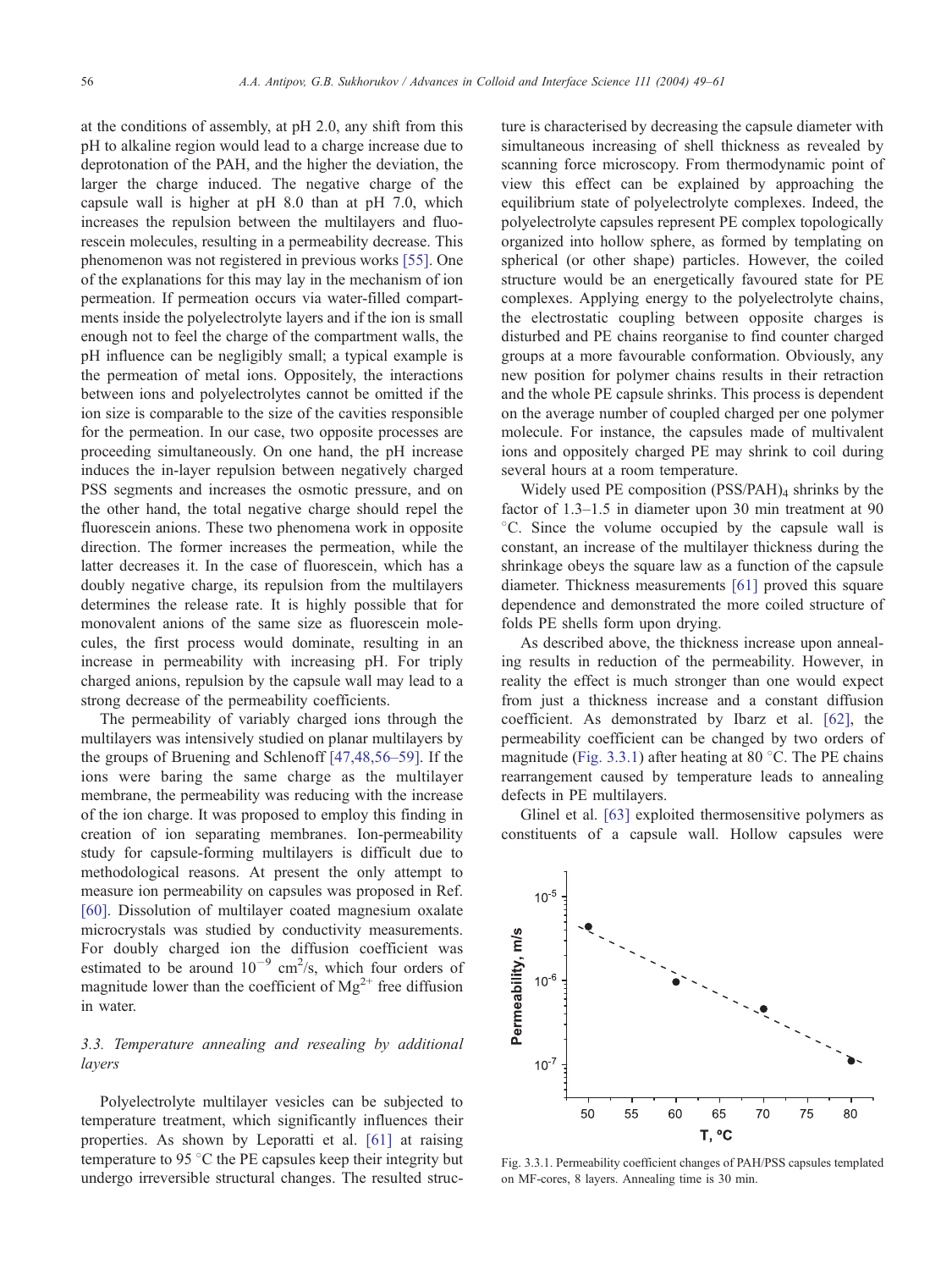fabricated by LbL deposition of oppositely charged diblock co-polymers each containing a poly(N-isoproprylacrylamide) (PNIPAM) block (80 mol%) and a charged negative or positive block (20 mol%). PNIPAM is known to undergo a phase transition at a temperature of  $32 \degree C$  (so called lower critical solution temperature), after which it is not soluble. This transition is rather sharp and completely reversible upon cooling. The obtained capsules exhibit changes in morphology and the permeability at elevated temperatures. However, this process is only partially reversible in the multilayers. Relaxation requires more than a month, which limits their thermosensitivity to one

# 3.4. Permeability regulation by chemical modification

heating circle.

Chemical modification can be another way to induce the excessive charge into the PE multilayers and change other characteristics of the film. One of the methods was proposed by Bruening [\[64\],](#page-12-0) in which his group was using the polyacrylic acid, partially modified by Fisher esterification with different alcohols, as a multilayers constituent. Depending on the nature of the derivatizing alcohol, the hydrophobicity of the film could be tuned. The hydrophobicity of ester groups was shown to result in advancing water contact angles to more than  $100^\circ$ . Cross-linking of these hydrophobic films via heat-induced amidation stabilized coatings over a wide pH range but did not significantly influence their permeability. Base-promoted hydrolysis of the ester groups made the films extremely hydrophilic and selectively permeable to positively charged ions over negatively charged ones due to the high density of newly formed-COO<sup>-</sup> groups.

It has to be mentioned here that cross-linking of the reactive groups in the multilayers is sometimes the only possibility of making films composed of weak polyelectrolytes, stable at wide range of pH and ionic strength. One of the examples is PAA/PAH multilayers, which readily decompose upon shift of pH or ionic strength, can be crosslinked in order to gain the stability [\[65,66\]](#page-12-0). Besides that, the properties of the film become completely different, so PAA/ PAH film has a resistance of about 5 M $\Omega$  cm<sup>2</sup> after amidization, even when the film is only 10-nm thick.

Generally speaking, since the bulk of multilayers is not charged due to overcompensation of the polyelectrolytes, the charge of a film is determined by the outer most layer. It was shown that the charge of the capping polyelectrolyte influences strongly the permeation rate of ions. The permeation rate of the ions having the charge of the same sign as that of the film is much lower than the permeation of counterions [\[47\].](#page-12-0)

Another possibility of increasing the internal film charge is to use the charged nonstoichiometric complex of a polyelectrolyte and a low-molecular weight ion as a constituent during the multilayer assembly [\[67\].](#page-12-0) So, alternating deposition of PAA partially complexed with  $Cu^{2+}$ 

and PAH followed by removal of copper ions and deprotonation resulted in fixed- $COO<sup>-</sup>$  sites in these films. The permselectivity of the multilayers was increased strongly in a direction of repulsion of multiply charged anions and for example for  $Cl^{-}/SO_4^{2-}$  ions the separation constant of 610 could be achieved.

Another method of chemical modification of a multilayer capsule wall was suggested by Dähne et al. [\[68\]](#page-12-0) who proposed synthesis of charged polymers in the shells. As a result of polymerisation, polyelectrolyte was formed in the capsule interior as well as in the wall leading to a strong permselectivity of capsules, which became very much selective to charge of a permeating molecule, excluding small molecules of the same charge as the polyelectrolyte.

# 4. Permeability for high molecular weight compounds

From previous work it is known that the capsule wall composed of PSS/PAH multilayers has semipermeable properties [\[38,69\].](#page-12-0) It is permeable for small molecules, such as dyes and ions while under most conditions the high molecular weight compounds are excluded. One of the explanations for this is the much smaller size of the pores in the multilayer film in comparison to the hydrodynamic radius of the permeating molecule. Electrostatic interactions should not be taken into account since the behavior is similar for all types of molecules investigated-positive, charged and neutral. High concentration of polyelectrolyte in the external solution leads to the osmotic stress and rupture of the capsule wall. The possibility to control and reversibly change the capsule permeability for low and high molecular weight molecules would be desirable for many applications, such as medicine, biotechnology, catalysis, cosmetics, nutrition, where selective encapsulation and release is required.

# 4.1. Permeability as a function of pH

Each polyelectrolyte pair that can be employed as layer component has unique properties that depend on the properties of each individual component and on their complex. The LbL assembly buildup leads to the formation of a stoichiometric interpolyelectrolyte complex, however this stoichiometry can be broken upon any shift from the adsorption conditions. The most important parameters that may lead to this shift are pH and the ionic strength. The change of the stoichiometry would necessarily lead to the occurrence of the surplus charge, and as a consequence, to the change of physico-chemical properties of multilayers.

Let us take an example of the classical PSS/PAH multilayers. At the pH of capsule formation, pH 7.0, the charge densities on both polyelectrolytes determine their stoichiometric ratio during adsorption. Since the polymers are irreversibly adsorbed in the shell wall a pH decrease does not induce polymer desorption. However, charging of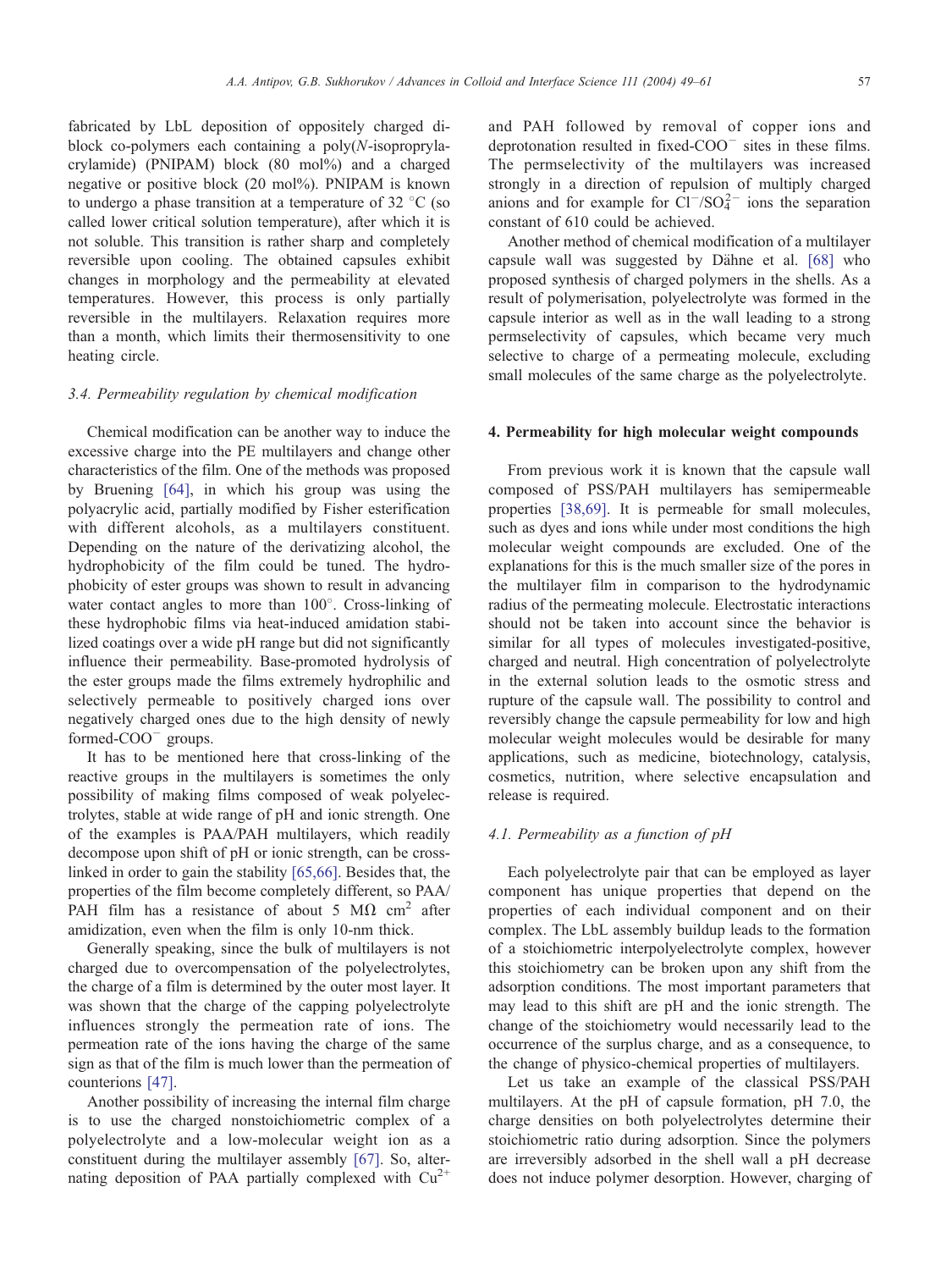the PAH may occur in acidic conditions, which would induce positive charge into the shell wall. This may alter the shell wall morphology by enhancing the mutual repulsion, which could lead to defects in the polymer network. Moreover, if to estimate the steric energy of PAH at pH 10.0 (degree of protonation close to 0) and pH 3.0 (degree of protonation close to 1), stretching of the PAH will occur because of the growth of the steric energy when changing the pH value from 7.0 to 3.0 (Fig. 4.1.1) (the calculated value considers energies arising from bond stretching, angle bending, bond torsion, van der Waals and electrostatic interactions, and the cross-interactions, like bend-stretch term are added to the sum. Though the calculation may be not the most precise one, it illustrates the influence of the charge density on the macromolecule's conformation). The fully charged oligomer molecule has a contour length of 7% higher than the uncharged one. Besides that, the ions, which will appear upon charging, will enhance the osmotic pressure inside the layers. These three facts may cause swelling of the layers with ensuing loosening of the structure and subsequent enhanced capsule wall permeability.

The energy calculation shows that the energy change on charging is dominated by the Coulomb repulsion of charges on the PAH. A stronger effect is expected for Coulomb repulsion between PAH in adjacent layers leading to stronger swelling.

The permeability properties of hollow polyelectrolyte capsules templated on MF latex particles and carbonate crystals and consisting of four PSS-PAH bilayers have been investigated for diverse polymers, such as polyions PSS and PAH, neutral dextran and a wide range of proteins [\[22,23,28,70,71\].](#page-12-0)



Fig. 4.1.2. Permeability of MF- and CdCO3-derived capsules for FITCdextran. Open (a, c) at pH 3.5 and closed (b, d) at pH 10.0 states of (PSS/ PAH)4 hollow capsules prepared on MF particles (a, b) and CdCO3 crystals (c, d).

The permeability was monitored by means of confocal laser scanning fluorescent microscopy (CLSM). Fig. 4.1.2 (right) shows confocal images of capsules in the presence of fluorescently labeled (FITC-) dextrans at pH higher than 7. The exclusion of macromolecules by the capsule wall is clearly seen. However, at acidic conditions permeability increases drastically and the capsules interior gets filled with polymer. This permeability change at pH alternations is completely reversible process as shown on polymers



Fig. 4.1.1. Table-conformation of PAH at pH 7.0 and 3.0. The steric energies (in kcal/mol) are calculated for the seven units allylamine oligomer in CS Chem3D Pro (CambridgeSoft Corporation, USA). Bottom-scheme of layer swelling due to repulsion between adjacent layers (1), PAH segments (2) and nascent osmotic pressure from incoming ions (3) while changing pH from 10 to 3.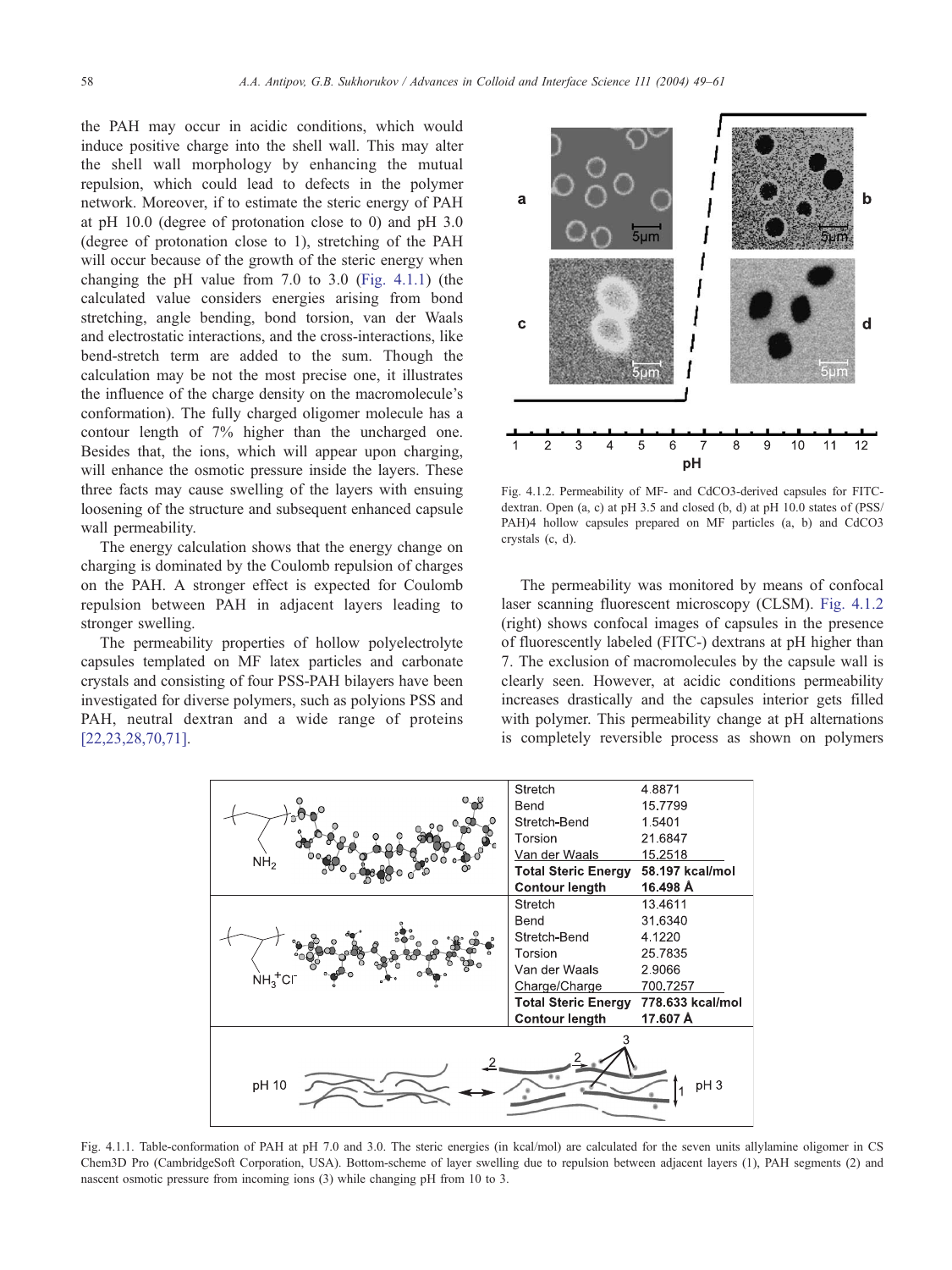<span id="page-10-0"></span>

Fig. 4.1.3. SFM images of capsules treated with pH 3.5 (a) and pH 12 (b) buffers before drying.

income [\[28,70\]](#page-12-0) as well as protein release from the capsules [\[72\].](#page-12-0)

The structure of the capsules was studied by means of scanning force microscopy (SFM) as a function of pH (Fig. 4.1.3). Large holes up to 100 nm in diameter can be identified in the capsule walls, which had been exposed to acidic solution while no changes compared with the control occurred after incubation at pH 10 [\[28\]](#page-12-0). Most remarkable is the reversibility of these structural changes. Upon transfer of the capsules, exposed previously to pH 3.5, into an alkaline solution of pH 10 the holes could not be observed. Comparable observations were recently reported concerning the behavior of PAH-PSS multilayers on flat surfaces [\[73\]](#page-12-0) the presence of holes up to hundred nanometers in diameter was established after the multilayers composed of strong and weak polyelectrolytes were incubated at certain pH. In Ref. [\[74\]](#page-12-0), PSS/PAH planar films were treated with pH 3.2 buffer, that lead to 40% swelling. The swelling corresponded to dramatic increase in film permeability.

#### 4.2. Permeability as a function of solvent polarity

It is a known fact that many polyelectrolyte complexes can be dissolved by treatment with organic solvents. It happens because of changing a solvent quality—for instance

for a PSS/PAH pair, which forms an insoluble complex in water and a soluble one in ethanol, changing the ratio in water–ethanol mixture, one can pass through  $\Theta$ -conditions. At this particular composition (around 20% of ethanol by volume [\[75\]](#page-12-0)), the solvent changes its quality from poor to good, affecting the polyelectrolyte complex. This may lead to loosening of the film structure, or even to dissolution. At 20% of ethanol in water Tieke et al. [\[75\]](#page-12-0) have registered a dramatic increase of the permeation rate through the PSS/ PAH membrane and partial desorption of polyelectrolyte layers.

This phenomenon was utilized to change the capsule wall permeability. Experiments, similar to that described in a previous chapter, were conducted. Capsules suspension was mixed with ethanol in the presence of a labeled polymer. Ethanol containing capsules, contrary to that without ethanol, were permeable for the whole range of polymers studied. No difference in permeation of PSS, Dextrans (Mw 77 000 and 2 000 000), PAH, and various proteins was found pointing on a nonspecific mechanism of permeation. The similarity of ethanol treatment to the pH influence consists also in reversibility of the polymer network rearrangements. Washing of the ethanol treated capsules with water leads to self-healing of the multilayers and the wall morphology changes to that of native capsule.



Fig. 4.3.1. Encapsulation of urease into capsules. Left: capsules in water; middle: in ethanol/water mixture; right: capsules with encapsulated urease again in water.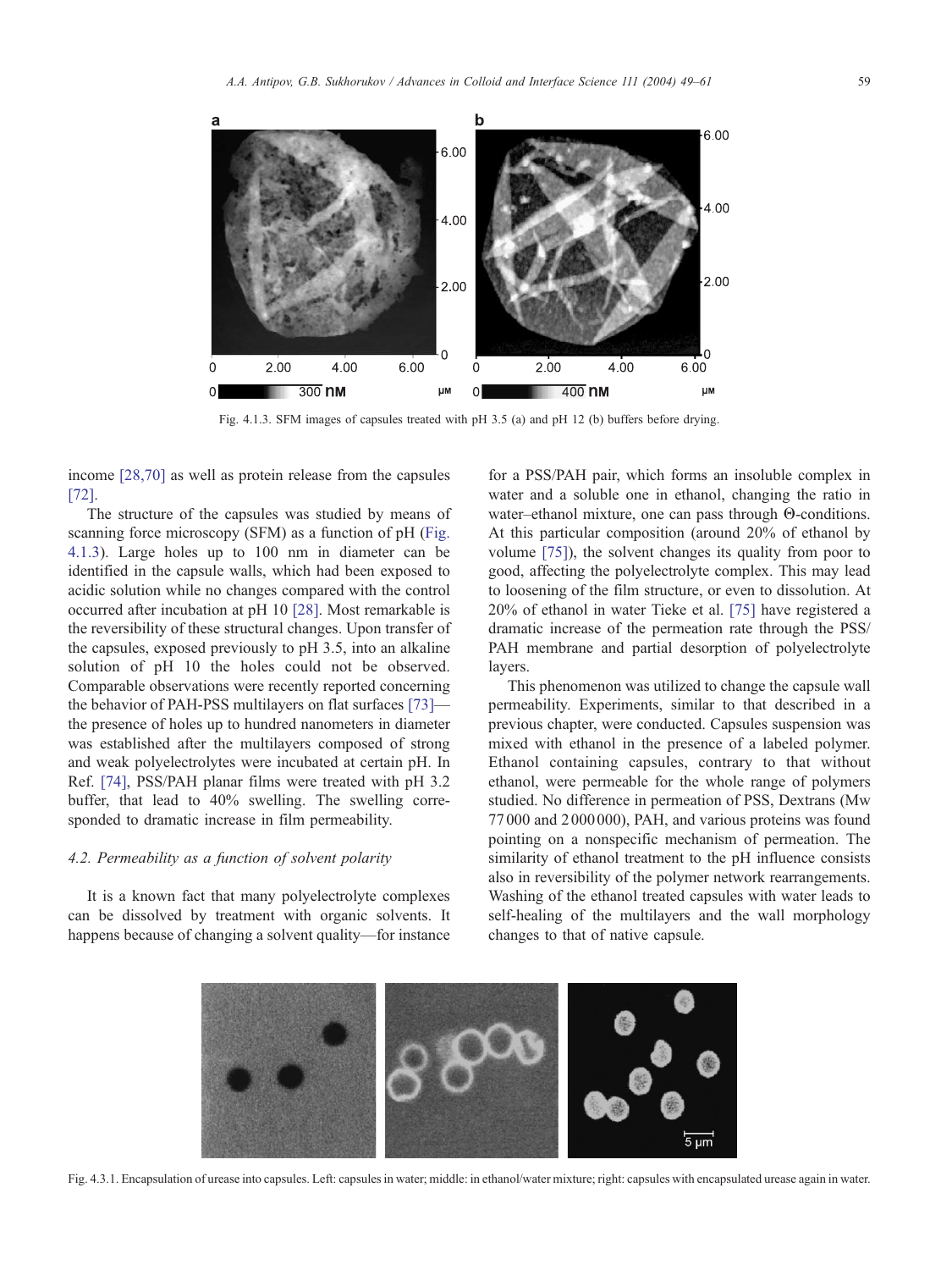# <span id="page-11-0"></span>4.3. Encapsulation of polymers

The possibility to switch the permeability of the capsule wall for macromolecules between an open and a closed state provides an elegant means to load macromolecules into capsules and to release them afterwards. The capsules might be loaded at low pH or in the presence of ethanol, and after increasing the pH or washing with water, the material is captured inside. This possibility of encapsulation is demonstrated in [Fig. 4.3.1](#page-10-0).

Filled capsules can serve as microreactors. The advantage of encapsulated enzymes and proteins in general, is their inaccessibility for inhibitors, proteases, which are polymers and cannot permeate the capsule wall, and, of course, for bacteria. The activity of enzymes encapsulated is higher as compared with typical values of chemically immobilized enzymes preserving 50% of activity and less, so glucose oxidase loaded into the capsule preserves 60% of its activity [\[71,76\]](#page-12-0). The yield of encapsulation can reach 100% [\[23\].](#page-12-0) The native conformation of proteins does not change upon encapsulation process. The spectrum of capsules with hemoglobin encapsulated was recorded for verification of possible changes that could occur during loading or due to the contact of the protein with the capsule wall. There was no change registered in a position of a so called Soret band, which is very sensitive to the changes of hem conformation and the maximum of adsorption at 409 nm (Soret band) shifts by more than 2 nm if any changes occur [\[76\]](#page-12-0).

## 5. Conclusions

PE multilayer capsules present a rather unique class of polymeric vesicles with wide possibilities for permeability variation. Originated on planar surfaces the multilayers topologically organized in the shape of hollow spheres became attractive systems. Intensive studies in last decade on flat multilayer PE films significantly contributed in estimation of properties of the hollow spheres towards their employment as vesicles and microcontainers for chemical reactions. Indeed, the selective permeability allows the performing the chemical reaction exclusively in capsule interior [77]. In this review we focused only on permeability properties of shells composed of PE multilayers. These multilayers provide a wide spectrum of permeability coefficients for different species ranging from ions to macro[molec](#page-12-0)ules depending to layer number, overall charge, pH, salt or solvent. Besides of obvious applied aspect of exploitation of such vesicles as carrier systems with defined permeability the fundamental research is still encouraged. So, diffusion coefficients for permeation of different low molecular weight compounds through the multilayers can be easily found if the film is fabricated in the capsule shape. Several different approaches can be used for that: release of a core-forming compound from the shell and measurement of the conductivity or fluorescence increase; or exchange of the material between the capsule volume and the bulk. Diffusion coefficients for small ions and molecules were found to be 4–6 orders of magnitude lower, than those for their free diffusion in water.

Capsules and multilayers in general are very sensitive to the external conditions, so shift in pH, ionic strength or solvent leads to the change of their permeability properties. Besides that, this permeability change is reversible, which gives an opportunity to encapsulate various polymers. Encapsulation of polyelectrolytes leads to the local shift of pH inside the capsule, hydrophilic molecules—to the polarity shift; encapsulated enzymes can serve catalytic purposes. Capsules with all these polymers encapsulated could be successfully used as microreactors, or crystallization compartments.

Pure chemical ways of permeability regulation like crosslinking, hydrolysis, polymerization, etc., are based on creation of charged groups inside the film matrix. The ions of the same charge with the matrix repulse from the multilayers, while oppositely charged ions can use the excessive charged groups in the film as carriers, penetrating the film faster. Strong variation of the permeability of the ions of different valence was shown to have much potential for creation of ion separating membranes.

Exploration of the capsules' and multilayers' permeability properties is a rapidly developing topic, carrying much potential, which already gained much interest in industry. We believe, possibilities to control the permeability of the multilayered capsules will find its stable position on the market of drug carriers, biosensing, micro-reactors and catalysts, construction materials, and many others.

## References

- [1] R.K. Iler, J. Colloid Interface Sci. 21 (1966) 569.
- [2] G. Decher, J.D. Hong, Makromol. Chem., Macromol. Symp. 46 (1991) 321.
- [3] G. Decher, J.D. Hong, J. Schmitt, Thin Solid Films 210 (1992) 831.
- [4] G. Decher, J.D. Hong, Ber. Bunsenges. Phys. Chem. Chem. Phys. 95 (1991) 1430.
- [5] M. Onda, Y. Lvov, K. Ariga, T. Kunitake, Biotechnol. Bioeng. 51 (1996) 163.
- [6] M. Onda, Y. Lvov, K. Ariga, T. Kunitake, J. Ferment. Bioeng. 82 (1996) 502.
- [7] J.C. Voegel, G. Decher, P. Schaaf, Actual. Chim. (2003) 30.
- [8] N. Jessel, F. Atalar, P. Lavalle, J. Mutterer, G. Decher, P. Schaaf, et al., Adv. Mater. 15 (2003) 692.
- [9] M.Y. Gao, B. Richter, S. Kirstein, H. Mohwald, J. Phys. Chem., B 102 (1998) 4096.
- [10] X.G. Wang, S. Balasubramanian, L. Li, X.L. Jiang, D.J. Sandman, M.F. Rubner, et al., Macromol. Rapid Commun. 18 (1997) 451.
- [11] P. Stroeve, V. Vasquez, M.A.N. Coelho, J.F. Rabolt, Thin Solid Films 285 (1996) 708.
- [12] A. Larsson, D. Kuckling, M. Schonhoff, Colloids Surf., A Physicochem. Eng. Asp. 190 (2001) 185.
- [13] E. Donath, G.B. Sukhorukov, F. Caruso, S.A. Davis, H. Mohwald, Angew. Chem., Int. Ed. 37 (1998) 2202.
- [14] G.B. Sukhorukov, E. Donath, S. Davis, H. Lichtenfeld, F. Caruso, V.I. Popov, et al., Polym. Adv. Technol. 9 (1998) 759.